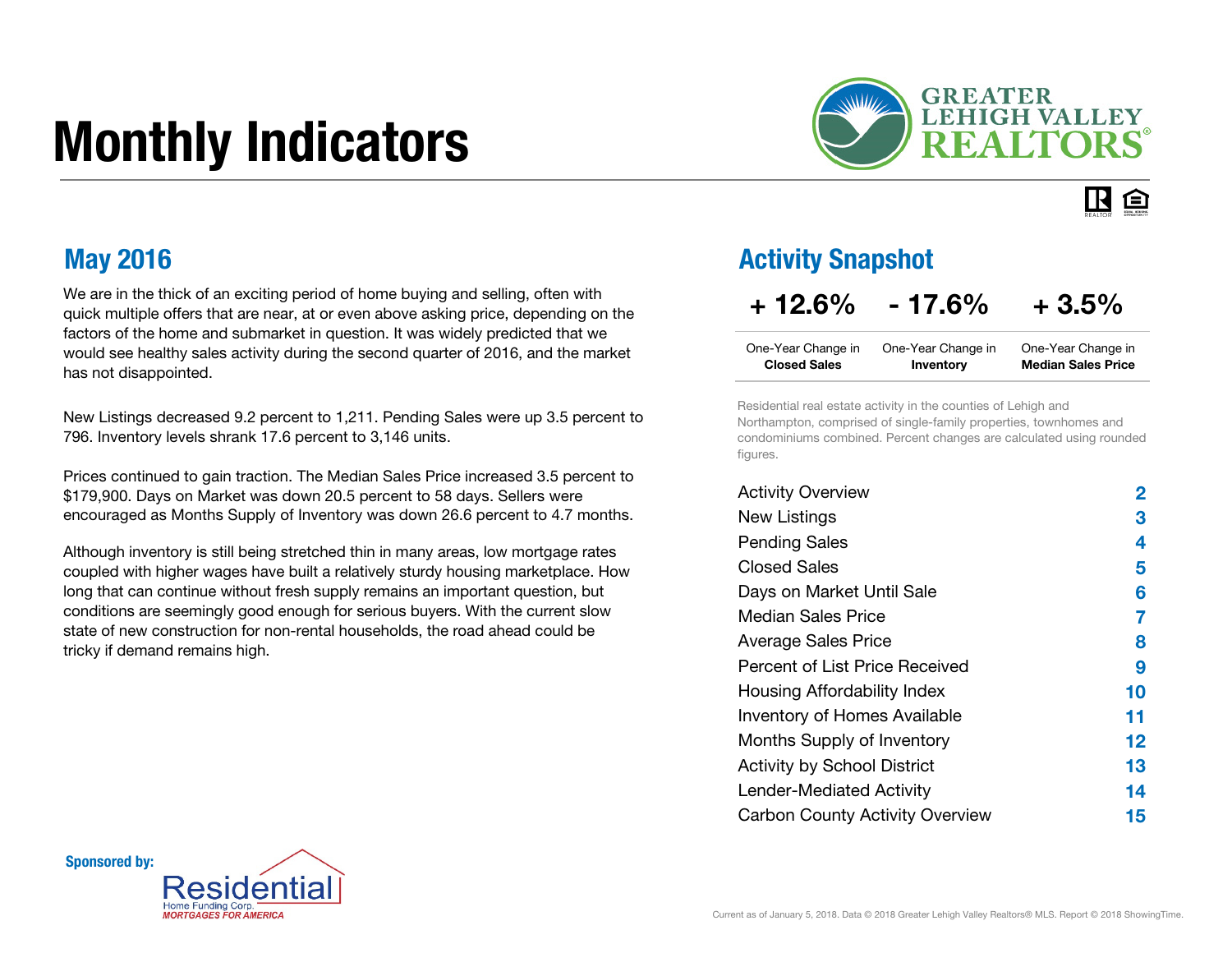# Activity Overview

Key metrics by report month and for year-to-date (YTD) starting from the first of the year.



| <b>Key Metrics</b>                 | <b>Historical Sparkbars</b>              | $5 - 2015$ | $5 - 2016$ | Percent Change from<br><b>Previous Year</b> | <b>YTD 2015 YTD 2016</b> |           | Percent Change from<br><b>Previous Year</b> |
|------------------------------------|------------------------------------------|------------|------------|---------------------------------------------|--------------------------|-----------|---------------------------------------------|
| <b>New Listings</b>                | 5-2013<br>5-2014<br>5-2015<br>5-2016     | 1,333      | 1,211      | $-9.2%$                                     | 5,503                    | 5,356     | $-2.7%$                                     |
| <b>Pending Sales</b>               | 5-2013<br>5-2014<br>5-2015<br>$5 - 2016$ | 769        | 796        | $+3.5%$                                     | 3,165                    | 3,521     | $+11.2%$                                    |
| <b>Closed Sales</b>                | 5-2013<br>5-2014<br>5-2015<br>5-2016     | 636        | 716        | $+12.6%$                                    | 2,494                    | 2,863     | $+14.8%$                                    |
| <b>Days on Market</b>              | 5-2013<br>5-2014<br>$5 - 2015$<br>5-2016 | 73         | 58         | $-20.5%$                                    | 77                       | 70        | $-9.1%$                                     |
| <b>Median Sales Price</b>          | 5-2013<br>5-2014<br>5-2015<br>5-2016     | \$173,750  | \$179,900  | $+3.5%$                                     | \$164,300                | \$170,000 | $+3.5%$                                     |
| <b>Average Sales Price</b>         | 5-2013<br>5-2014<br>5-2015<br>5-2016     | \$199,519  | \$215,508  | $+8.0%$                                     | \$191,086                | \$198,004 | $+3.6%$                                     |
| <b>Pct. of List Price Received</b> | 5-2013<br>5-2014<br>5-2016<br>5-2015     | 96.9%      | 97.5%      | $+0.6%$                                     | 96.3%                    | 97.0%     | $+0.7%$                                     |
| <b>Housing Affordability Index</b> | 5-2013<br>5-2014<br>5-2016<br>5-2015     | 199        | 187        | $-6.0%$                                     | 211                      | 198       | $-6.2%$                                     |
| Inventory                          | 5-2013<br>5-2015<br>5-2016<br>5-2014     | 3,819      | 3,146      | $-17.6%$                                    |                          |           |                                             |
| <b>Months Supply</b>               | 5-2013<br>5-2014<br>5-2015<br>$5 - 2016$ | 6.4        | 4.7        | $-26.6%$                                    |                          |           |                                             |

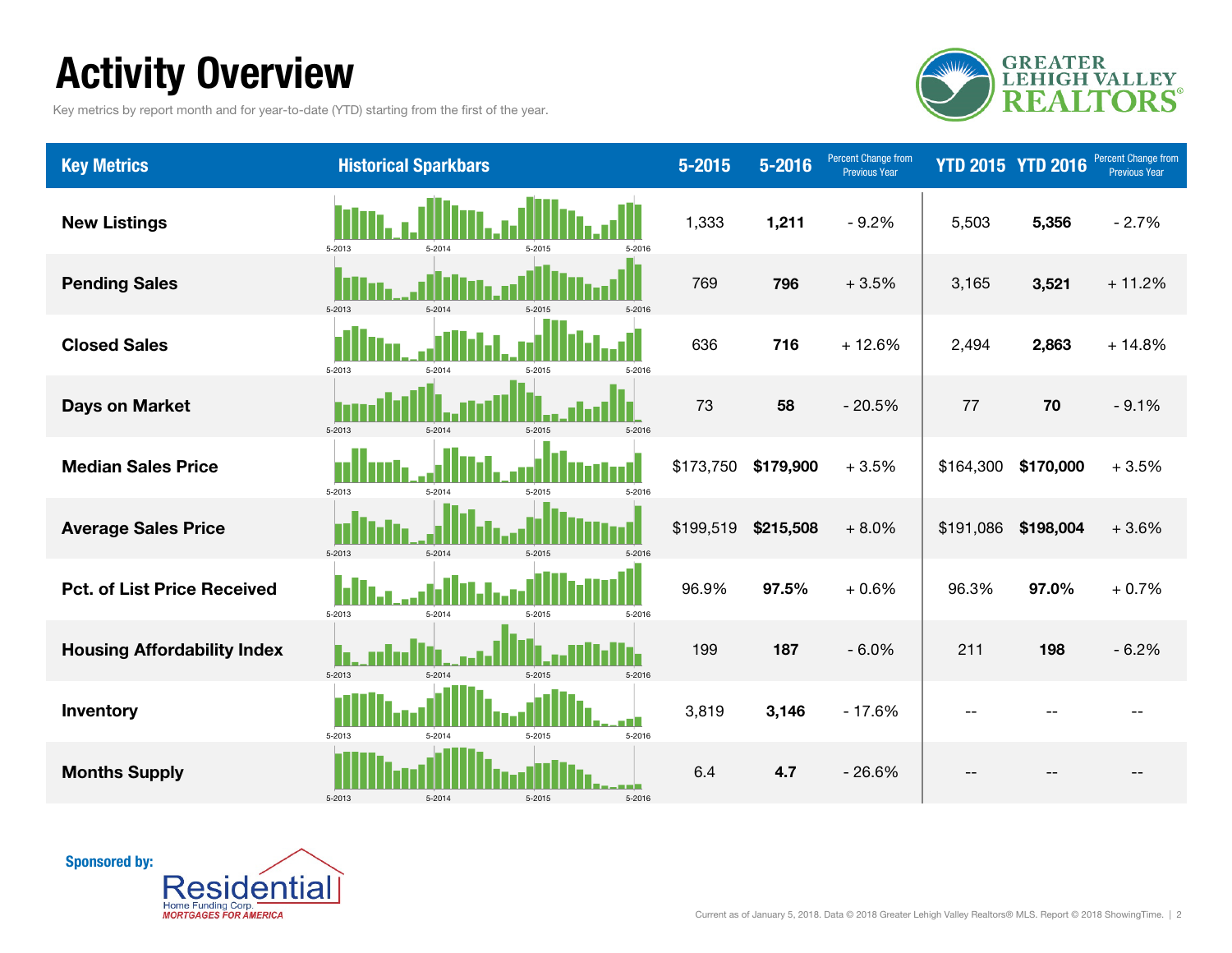# New Listings

A count of the properties that have been newly listed on the market in a given month.

entia

Home Funding Corp. **MORTGAGES FOR AMERICA** 





| <b>New Listings</b> |       | <b>Prior Year</b> | <b>Percent Change</b> |
|---------------------|-------|-------------------|-----------------------|
| June 2015           | 1,326 | 1,296             | $+2.3%$               |
| <b>July 2015</b>    | 1,321 | 1,193             | +10.7%                |
| August 2015         | 1,122 | 1,094             | $+2.6%$               |
| September 2015      | 1,087 | 1,089             | $-0.2%$               |
| October 2015        | 964   | 1,068             | $-9.7%$               |
| November 2015       | 769   | 720               | +6.8%                 |
| December 2015       | 602   | 609               | $-1.1%$               |
| January 2016        | 790   | 878               | $-10.0\%$             |
| February 2016       | 885   | 774               | $+14.3%$              |
| March 2016          | 1,215 | 1,143             | $+6.3%$               |
| April 2016          | 1,255 | 1,375             | $-8.7%$               |
| May 2016            | 1,211 | 1,333             | $-9.2\%$              |
| 12-Month Avg        | 1.046 | 1,048             | $-0.2\%$              |

### Historical New Listings by Month

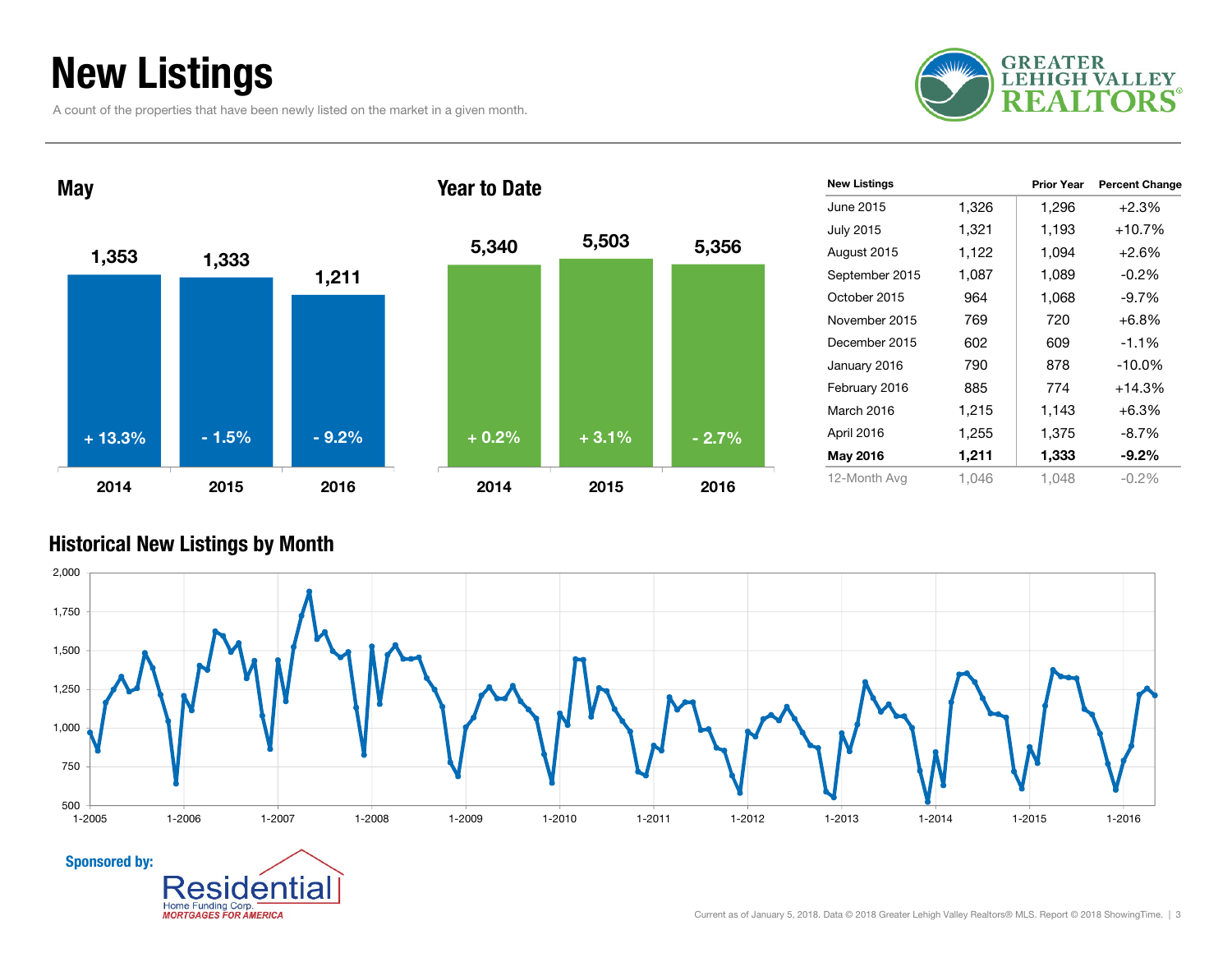# Pending Sales

A count of the properties on which offers have been accepted in a given month.





| <b>Pending Sales</b> |     | <b>Prior Year</b> | <b>Percent Change</b> |
|----------------------|-----|-------------------|-----------------------|
| June 2015            | 792 | 629               | $+25.9%$              |
| <b>July 2015</b>     | 711 | 666               | $+6.8%$               |
| August 2015          | 683 | 623               | $+9.6%$               |
| September 2015       | 627 | 575               | $+9.0\%$              |
| October 2015         | 627 | 589               | $+6.5%$               |
| November 2015        | 537 | 507               | $+5.9%$               |
| December 2015        | 486 | 383               | $+26.9%$              |
| January 2016         | 509 | 508               | $+0.2%$               |
| February 2016        | 602 | 531               | +13.4%                |
| March 2016           | 730 | 642               | +13.7%                |
| April 2016           | 884 | 715               | +23.6%                |
| May 2016             | 796 | 769               | $+3.5%$               |
| 12-Month Avg         | 665 | 595               | $+11.8%$              |

### Historical Pending Sales by Month

Home Funding Corp. **MORTGAGES FOR AMERICA** 

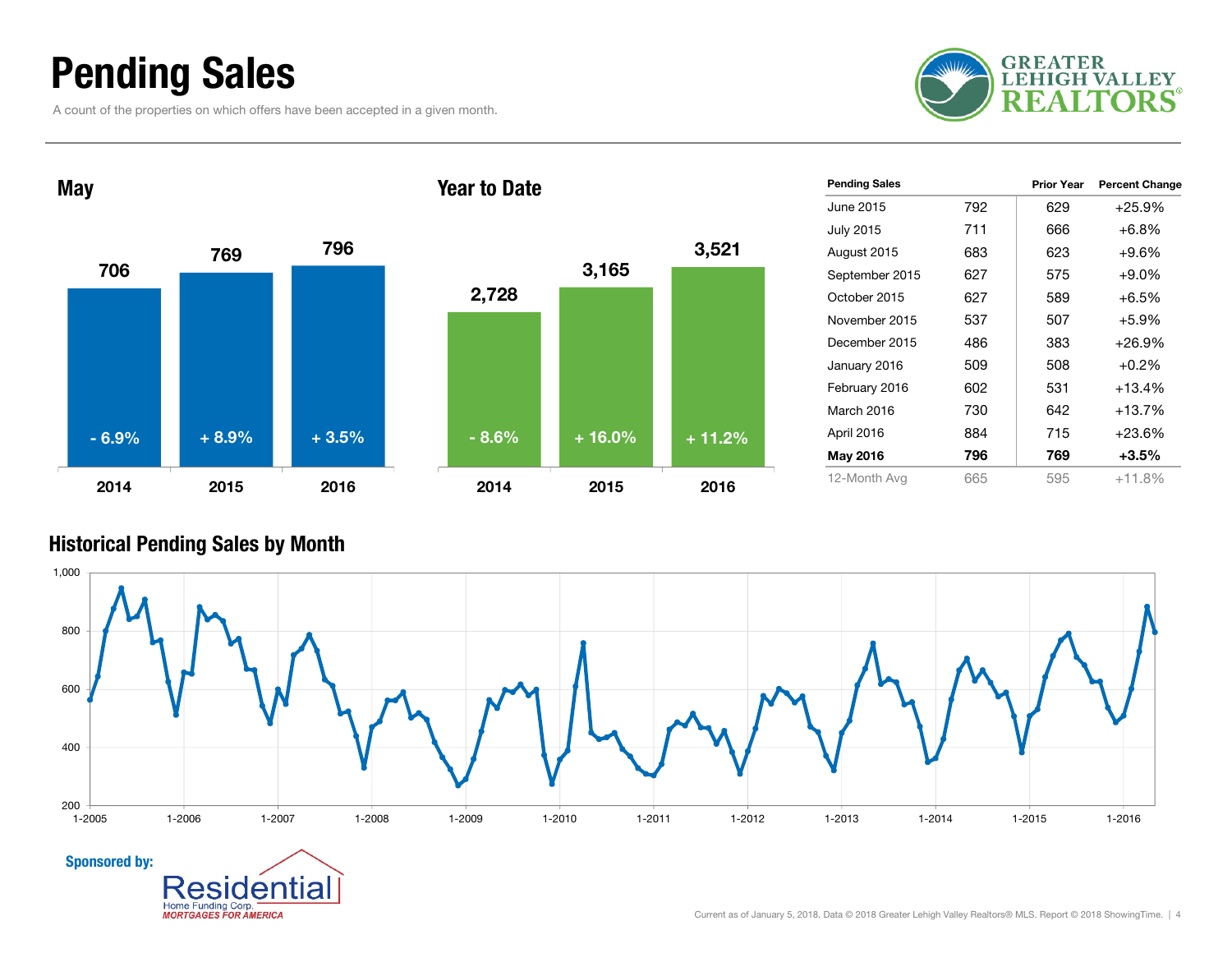## Closed Sales

A count of the actual sales that closed in a given month.





| <b>Closed Sales</b> |     | <b>Prior Year</b> | <b>Percent Change</b> |
|---------------------|-----|-------------------|-----------------------|
| June 2015           | 837 | 677               | +23.6%                |
| <b>July 2015</b>    | 823 | 694               | $+18.6%$              |
| August 2015         | 817 | 684               | $+19.4%$              |
| September 2015      | 648 | 586               | $+10.6%$              |
| October 2015        | 691 | 668               | $+3.4\%$              |
| November 2015       | 538 | 507               | $+6.1\%$              |
| December 2015       | 634 | 634               | $0.0\%$               |
| January 2016        | 470 | 397               | $+18.4%$              |
| February 2016       | 458 | 362               | $+26.5%$              |
| March 2016          | 554 | 556               | $-0.4\%$              |
| April 2016          | 665 | 543               | $+22.5%$              |
| May 2016            | 716 | 636               | +12.6%                |
| 12-Month Avg        | 654 | 579               | $+13.0%$              |

### Historical Closed Sales by Month

Home Funding Corp.

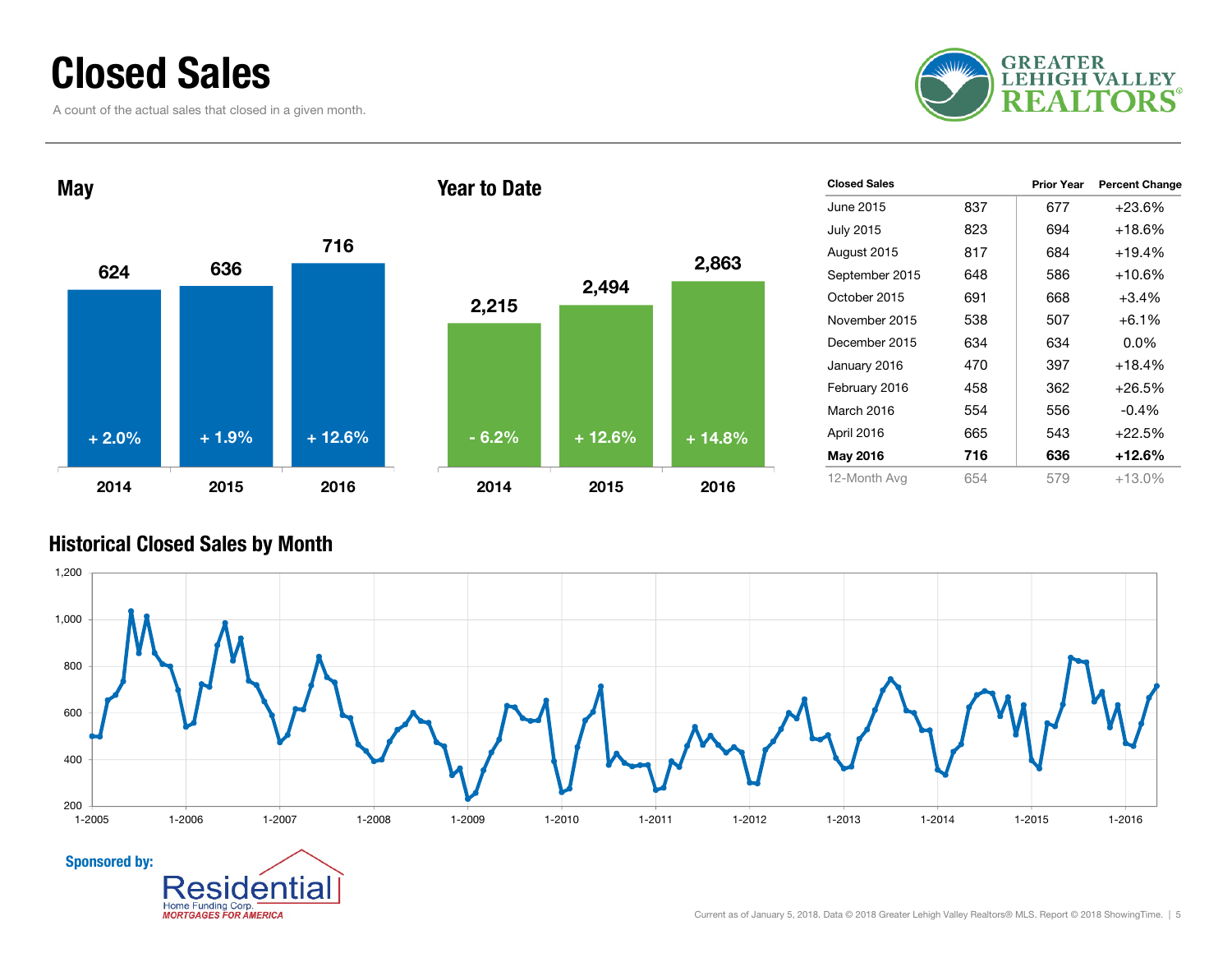# Days on Market Until Sale

Average number of days between when a property is listed and when an offer is accepted in a given month.





| Days on Market   |    | <b>Prior Year</b> | <b>Percent Change</b> |
|------------------|----|-------------------|-----------------------|
| June 2015        | 61 | 62                | $-1.6%$               |
| <b>July 2015</b> | 61 | 61                | $0.0\%$               |
| August 2015      | 58 | 69                | $-15.9%$              |
| September 2015   | 65 | 70                | $-7.1%$               |
| October 2015     | 69 | 68                | $+1.5%$               |
| November 2015    | 64 | 70                | $-8.6%$               |
| December 2015    | 66 | 73                | $-9.6%$               |
| January 2016     | 69 | 74                | -6.8%                 |
| February 2016    | 80 | 83                | $-3.6%$               |
| March 2016       | 77 | 81                | $-4.9%$               |
| April 2016       | 69 | 75                | $-8.0\%$              |
| May 2016         | 58 | 73                | -20.5%                |
| 12-Month Avg*    | 66 | 71                | $-7.0\%$              |

\* Average Days on Market of all properties from June 2015 through May 2016. This is not the average of the individual figures above.



### Historical Days on Market Until Sale by Month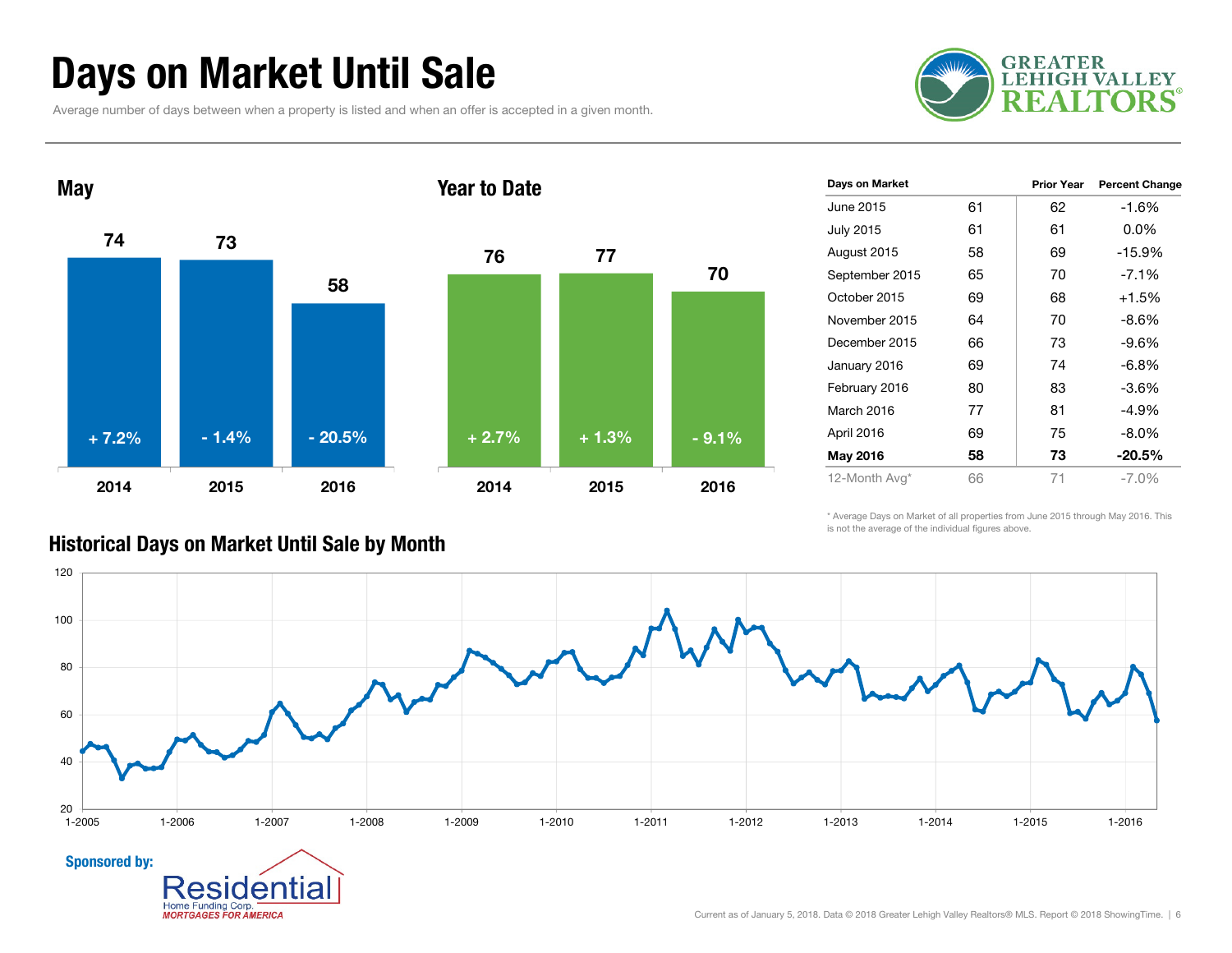## Median Sales Price

Point at which half of the sales sold for more and half sold for less, not accounting for seller concessions, in a given month.





### Year to Date

| <b>Median Sales Price</b> |           | <b>Prior Year</b> | <b>Percent Change</b> |
|---------------------------|-----------|-------------------|-----------------------|
| June 2015.                | \$193,000 | \$185,000         | $+4.3%$               |
| <b>July 2015</b>          | \$180,000 | \$186,000         | $-3.2\%$              |
| August 2015               | \$182,500 | \$176,300         | $+3.5%$               |
| September 2015            | \$170,000 | \$176,250         | $-3.5%$               |
| October 2015              | \$170,000 | \$170,000         | $0.0\%$               |
| November 2015             | \$166,000 | \$176,500         | -5.9%                 |
| December 2015             | \$168,190 | \$159,450         | $+5.5%$               |
| January 2016              | \$170,000 | \$150,000         | +13.3%                |
| February 2016             | \$165,000 | \$160,000         | $+3.1%$               |
| March 2016                | \$165,000 | \$164,600         | $+0.2%$               |
| April 2016                | \$170,000 | \$164,950         | $+3.1\%$              |
| May 2016                  | \$179,900 | \$173,750         | $+3.5\%$              |
| 12-Month Med*             | \$174,900 | \$171,000         | $+2.3%$               |

\* Median Sales Price of all properties from June 2015 through May 2016. This is not the average of the individual figures above.



### Historical Median Sales Price by Month

Home Funding Corp. **MORTGAGES FOR AMERICA**  ıa

Sponsored by:

Current as of January 5, 2018. Data © 2018 Greater Lehigh Valley Realtors® MLS. Report © 2018 ShowingTime. | 7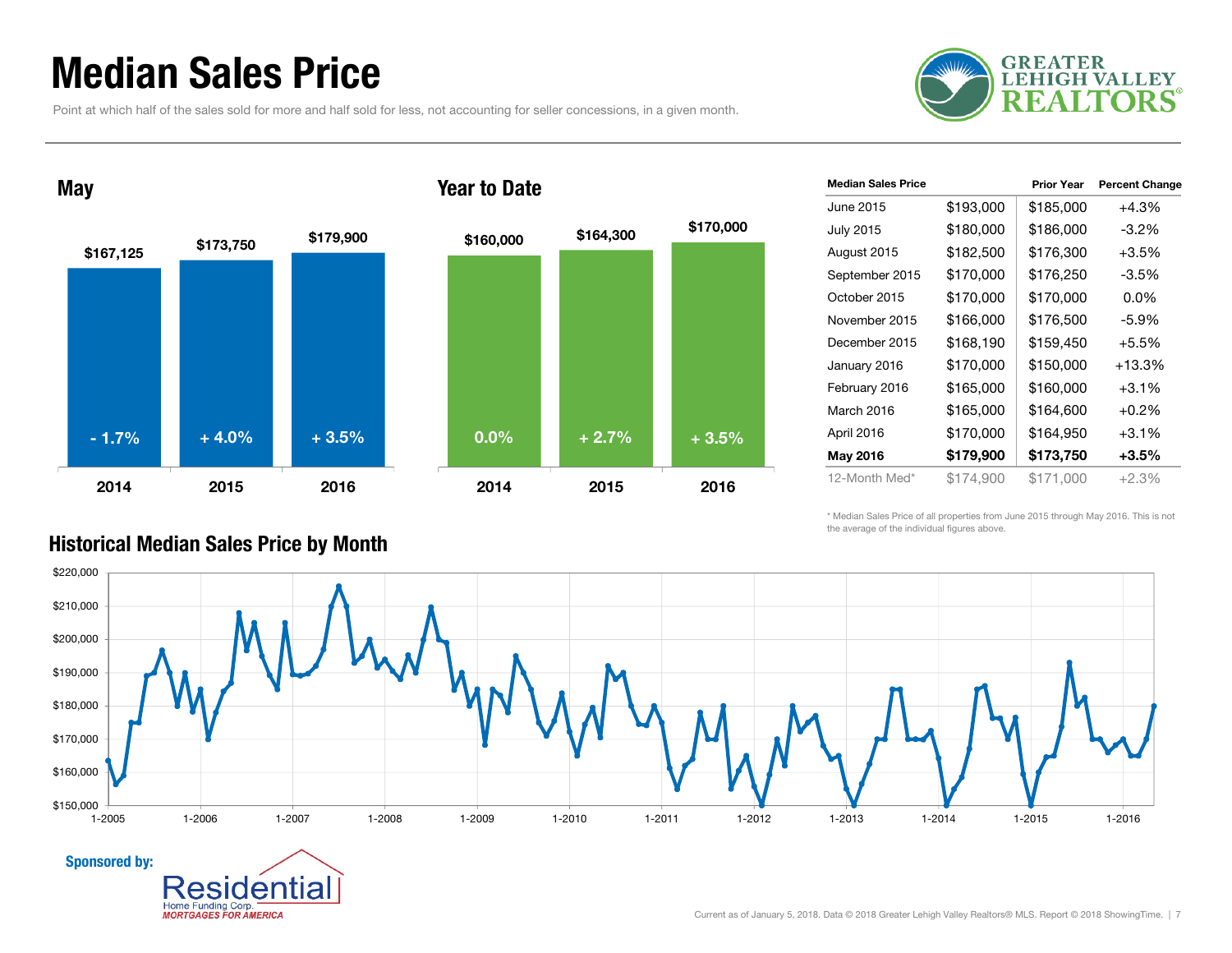## Average Sales Price

Average sales price for all closed sales, not accounting for seller concessions, in a given month.



May





| Avg. Sales Price |           | <b>Prior Year</b> | <b>Percent Change</b> |
|------------------|-----------|-------------------|-----------------------|
| June 2015        | \$220,369 | \$218,886         | $+0.7%$               |
| <b>July 2015</b> | \$212,339 | \$216,111         | -1.7%                 |
| August 2015      | \$207,821 | \$206,199         | $+0.8%$               |
| September 2015   | \$201,246 | \$211,183         | $-4.7%$               |
| October 2015     | \$199,586 | \$189,508         | $+5.3%$               |
| November 2015    | \$196,018 | \$196,548         | $-0.3\%$              |
| December 2015    | \$195,898 | \$187,811         | $+4.3%$               |
| January 2016     | \$193,966 | \$177,908         | $+9.0\%$              |
| February 2016    | \$189,792 | \$181,642         | $+4.5%$               |
| March 2016       | \$188,795 | \$186,783         | $+1.1%$               |
| April 2016       | \$195,299 | \$201,506         | $-3.1%$               |
| May 2016         | \$215,508 | \$199,519         | $+8.0\%$              |
| 12-Month Avg*    | \$203,013 | \$199,440         | $+1.8%$               |

\* Avg. Sales Price of all properties from June 2015 through May 2016. This is not the average of the individual figures above.



### Historical Average Sales Price by Month

en

Home Funding Corp. **MORTGAGES FOR AMERICA**  ıа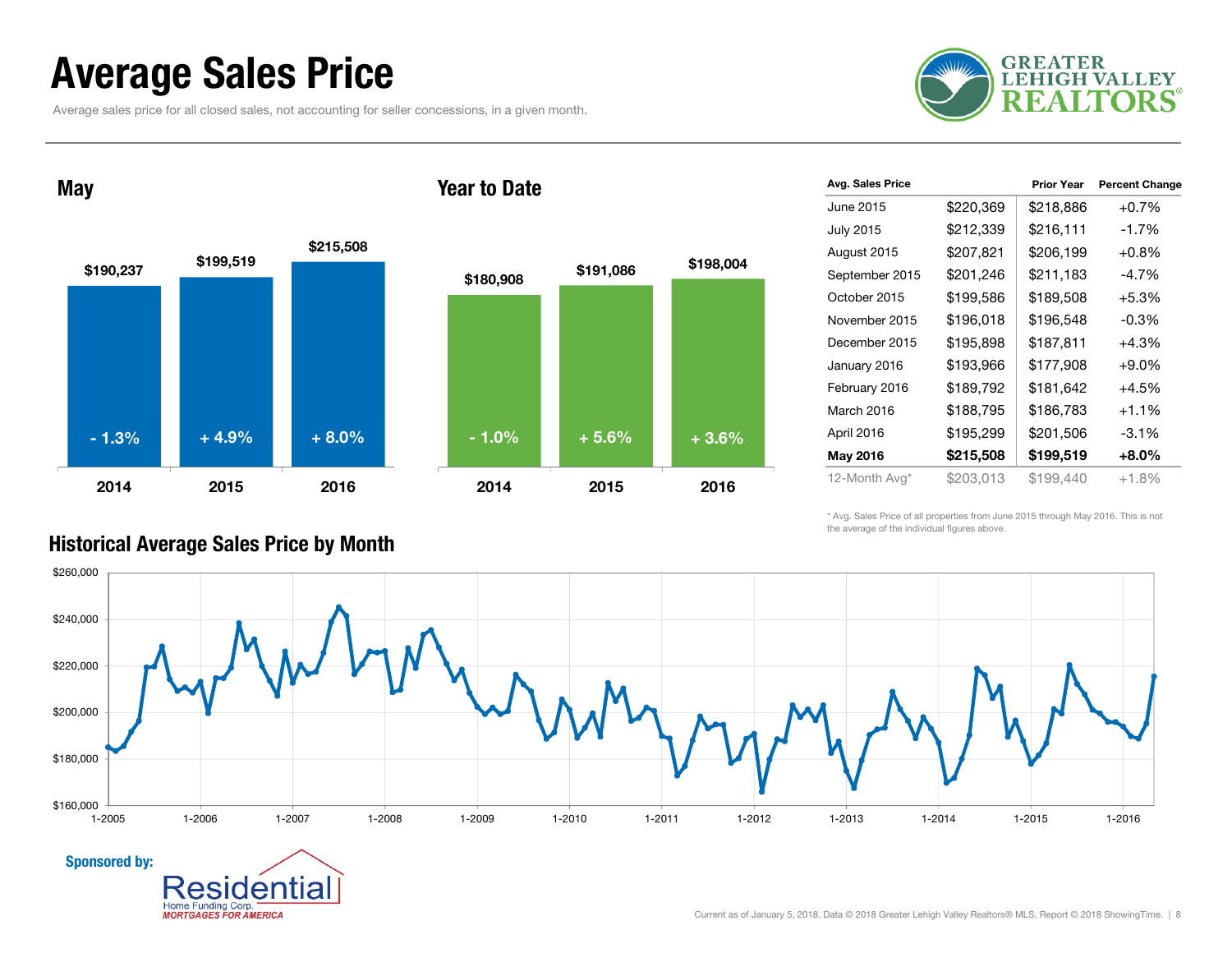# Percent of List Price Received

Percentage found when dividing a property's sales price by its most recent list price, then taking the average for all properties sold in a given month, not accounting for seller concessions.



96.0% 96.9% 97.5% 2014 2015 2016May 95.9% 96.3% 97.0% 2014 2015 2016Year to Date- 0.8% $\%$  + 0.9% + 0.6% + 0.1% + 0.4% + 0.7%

| <b>Pct. of List Price Received</b> |       | <b>Prior Year</b> | <b>Percent Change</b> |
|------------------------------------|-------|-------------------|-----------------------|
| June 2015                          | 97.0% | 96.6%             | $+0.4%$               |
| <b>July 2015</b>                   | 96.9% | 96.8%             | $+0.1%$               |
| August 2015                        | 96.9% | 96.3%             | $+0.6%$               |
| September 2015                     | 96.5% | 96.4%             | $+0.1%$               |
| October 2015                       | 96.2% | 95.8%             | $+0.4%$               |
| November 2015                      | 96.6% | 96.4%             | $+0.2%$               |
| December 2015                      | 96.6% | 95.8%             | $+0.8%$               |
| January 2016                       | 96.5% | 95.6%             | $+0.9%$               |
| February 2016                      | 96.6% | 96.0%             | $+0.6\%$              |
| March 2016                         | 97.0% | 95.9%             | $+1.1%$               |
| April 2016                         | 97.2% | 96.6%             | $+0.6%$               |
| May 2016                           | 97.5% | 96.9%             | +0.6%                 |
| 12-Month Avg*                      | 96.8% | 96.3%             | $+0.5%$               |

\* Average Pct. of List Price Received for all properties from June 2015 through May 2016. This is not the average of the individual figures above.



### Historical Percent of List Price Received by Month

Sponsored by:

**Home Funding Corp MORTGAGES FOR AMERICA**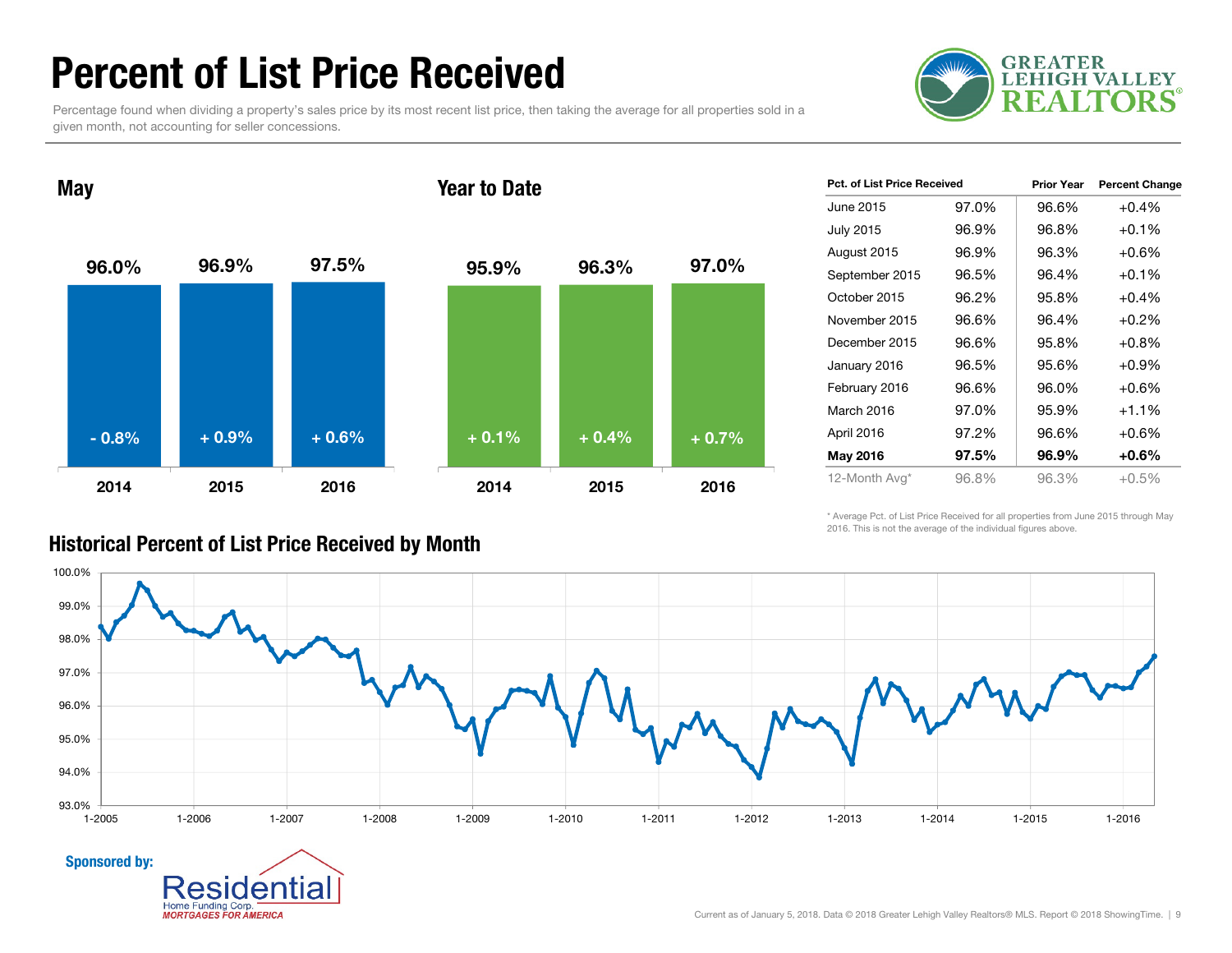# Housing Affordability Index

This index measures housing affordability for the region. For example, an index of 120 means the median household income is 120% of what is necessary to qualify for the median-priced home under prevailing interest rates. A higher number means greater affordability.





| <b>Affordability Index</b> |     | <b>Prior Year</b> | <b>Percent Change</b> |
|----------------------------|-----|-------------------|-----------------------|
| June 2015                  | 176 | 174               | $+1.1%$               |
| <b>July 2015</b>           | 186 | 172               | $+8.1%$               |
| August 2015                | 185 | 183               | $+1.1%$               |
| September 2015             | 200 | 181               | $+10.5%$              |
| October 2015               | 200 | 191               | $+4.7%$               |
| November 2015              | 204 | 184               | $+10.9%$              |
| December 2015              | 201 | 206               | $-2.4%$               |
| January 2016               | 192 | 230               | $-16.5%$              |
| February 2016              | 204 | 216               | $-5.6%$               |
| March 2016                 | 203 | 207               | $-1.9%$               |
| April 2016                 | 197 | 209               | $-5.7%$               |
| May 2016                   | 187 | 199               | $-6.0\%$              |
| 12-Month Avg               | 195 | 195               | $0.0\%$               |

### Historical Housing Affordability Index by Mont h

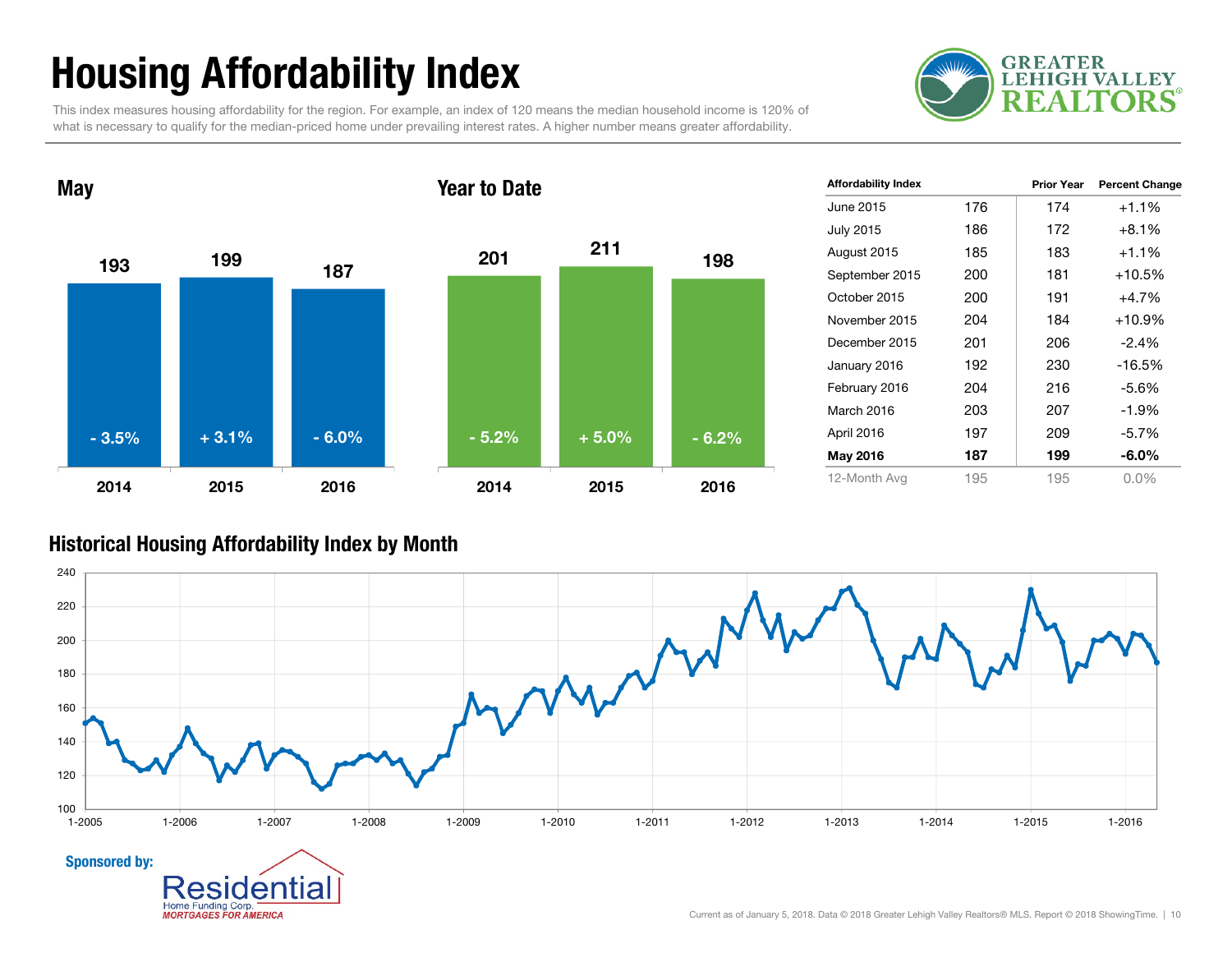## Inventory of Homes Available

The number of properties available for sale in active status at the end of a given month.





| Historical Inventory of Homes Available by Month |  |  |  |  |  |
|--------------------------------------------------|--|--|--|--|--|
|--------------------------------------------------|--|--|--|--|--|

Home Funding Corp. **MORTGAGES FOR AMERICA** 

| Inventory        |       | <b>Prior Year</b> | <b>Percent Change</b> |
|------------------|-------|-------------------|-----------------------|
| June 2015        | 3,918 | 4,161             | -5.8%                 |
| <b>July 2015</b> | 4,098 | 4,236             | -3.3%                 |
| August 2015      | 4,020 | 4,235             | $-5.1%$               |
| September 2015   | 3,928 | 4,187             | -6.2%                 |
| October 2015     | 3,701 | 4,071             | $-9.1%$               |
| November 2015    | 3,456 | 3,765             | $-8.2%$               |
| December 2015    | 3,027 | 3,330             | $-9.1%$               |
| January 2016     | 2,918 | 3,273             | $-10.8%$              |
| February 2016    | 2,872 | 3,176             | -9.6%                 |
| March 2016       | 3,017 | 3,320             | $-9.1%$               |
| April 2016       | 3,089 | 3,635             | $-15.0%$              |
| May 2016         | 3,146 | 3,819             | -17.6%                |
| 12-Month Avg*    | 3,433 | 3,767             | $-8.9\%$              |

\* Inventory for all properties from June 2015 through May 2016. This is not the average of the individual figures above.

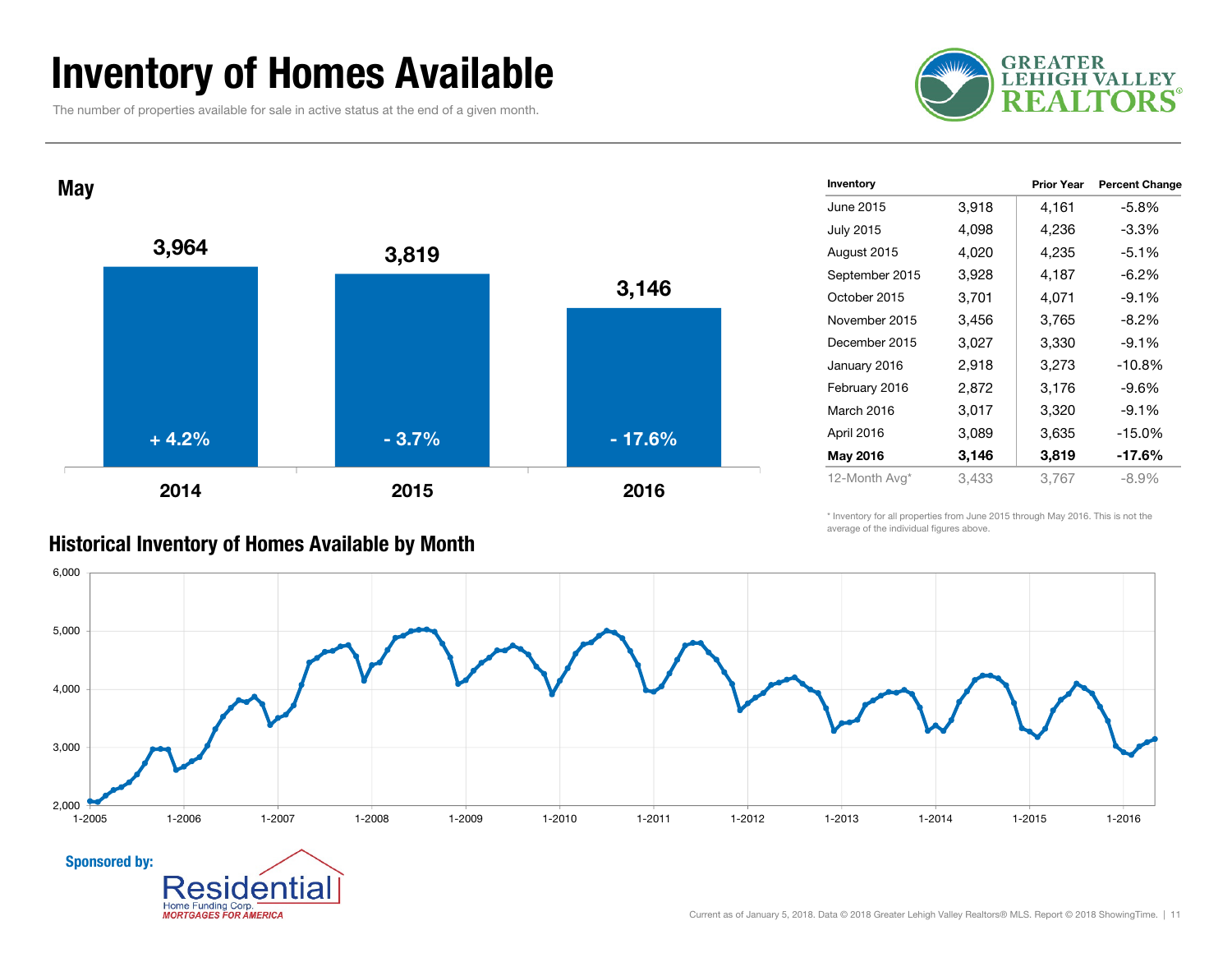# Months Supply of Inventory

The inventory of homes for sale at the end of a given month, divided by the average monthly pending sales from the last 12 months.





| Prior Year<br><b>Percent Change</b><br>$-15.8%$<br>$-13.0%$<br>$-15.6%$ |
|-------------------------------------------------------------------------|
|                                                                         |
|                                                                         |
|                                                                         |
|                                                                         |
| $-17.1%$                                                                |
| $-20.3%$                                                                |
| $-19.1%$                                                                |
| $-20.0\%$                                                               |
| $-19.3%$                                                                |
| $-18.2%$                                                                |
| $-19.3%$                                                                |
| $-24.2%$                                                                |
| $-26.6\%$                                                               |
| $-19.4%$                                                                |
|                                                                         |

\* Months Supply for all properties from June 2015 through May 2016. This is not the average of the individual figures above.



### Historical Months Supply of Inventory by Month

**MORTGAGES FOR AMERICA**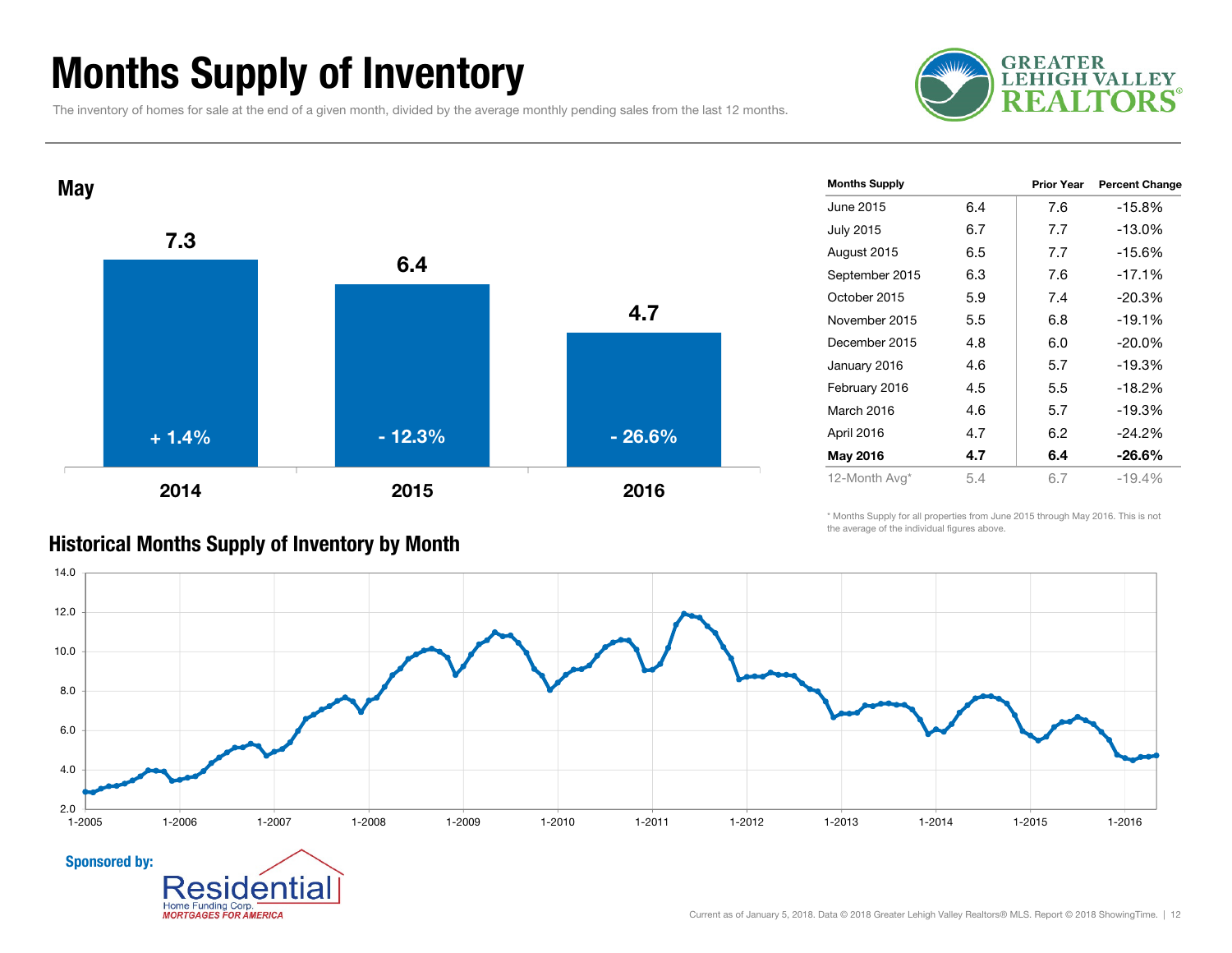# Activity by School District

**GREATER<br>LEHIGH VALLEY REALTORS** 

New Listings, Closed Sales, and Average Sales Price are based on year-to-date (YTD) figures. Homes for Sale is based on monthly figures.

|                                                 | <b>New Listings</b> |                 | <b>Pending Sales</b> |                 |                 | <b>Closed Sales</b> |                 |                 |          | <b>Avg. Sales Price</b> |                 | <b>Inventory</b> |        |        |          |
|-------------------------------------------------|---------------------|-----------------|----------------------|-----------------|-----------------|---------------------|-----------------|-----------------|----------|-------------------------|-----------------|------------------|--------|--------|----------|
|                                                 | <b>YTD 2015</b>     | <b>YTD 2016</b> | $+/-$                | <b>YTD 2015</b> | <b>YTD 2016</b> | $+/-$               | <b>YTD 2015</b> | <b>YTD 2016</b> | $+/-$    | <b>YTD 2015</b>         | <b>YTD 2016</b> | $+/-$            | 5-2015 | 5-2016 | $+/-$    |
| <b>Lehigh Valley</b><br><b>School Districts</b> | 5,503               | 5,356           | $-2.7%$              | 3,165           | 3,521           | $+11.2%$            | 2,494           | 2,863           | $+14.8%$ | \$191,086               | \$198,004       | $+3.6%$          | 3,819  | 3,146  | $-17.6%$ |
| Allentown                                       | 756                 | 744             | $-1.6%$              | 429             | 510             | $+18.9%$            | 354             | 422             | $+19.2%$ | \$99,982                | \$103,795       | $+3.8%$          | 549    | 457    | $-16.8%$ |
| Catasaugua                                      | 91                  | 77              | $-15.4%$             | 51              | 55              | $+7.8%$             | 35              | 50              | $+42.9%$ | \$104,563               | \$141,361       | $+35.2%$         | 52     | 44     | $-15.4%$ |
| East Penn                                       | 583                 | 529             | $-9.3%$              | 375             | 377             | $+0.5%$             | 276             | 296             | $+7.2%$  | \$222,987               | \$235,744       | $+5.7%$          | 309    | 224    | $-27.5%$ |
| Northern Lehigh                                 | 109                 | 110             | $+0.9%$              | 51              | 65              | $+27.5%$            | 48              | 52              | $+8.3%$  | \$132,624               | \$138,401       | $+4.4%$          | 88     | 71     | $-19.3%$ |
| Northwestern Lehigh                             | 103                 | 94              | $-8.7%$              | 57              | 57              | 0.0%                | 51              | 48              | $-5.9%$  | \$244,092               | \$273,237       | $+11.9%$         | 83     | 71     | $-14.5%$ |
| Parkland                                        | 566                 | 535             | $-5.5%$              | 318             | 353             | $+11.0%$            | 239             | 266             | $+11.3%$ | \$254,447               | \$265,524       | $+4.4%$          | 364    | 268    | $-26.4%$ |
| Salisbury                                       | 102                 | 103             | $+1.0%$              | 71              | 65              | $-8.5%$             | 45              | 64              | $+42.2%$ | \$228.848               | \$222,293       | $-2.9%$          | 69     | 65     | $-5.8%$  |
| Southern Lehigh                                 | 212                 | 214             | $+0.9%$              | 117             | 138             | $+17.9%$            | 80              | 110             | $+37.5%$ | \$318,137               | \$387,770       | $+21.9%$         | 153    | 146    | $-4.6%$  |
| Whitehall                                       | 220                 | 201             | $-8.6%$              | 133             | 138             | $+3.8%$             | 129             | 106             | $-17.8%$ | \$152,385               | \$166,674       | $+9.4%$          | 162    | 114    | $-29.6%$ |
| <b>Bangor Area</b>                              | 198                 | 213             | $+7.6%$              | 99              | 96              | $-3.0%$             | 80              | 84              | $+5.0%$  | \$169,511               | \$160,998       | $-5.0%$          | 179    | 180    | $+0.6%$  |
| Bethlehem                                       | 913                 | 881             | $-3.5%$              | 571             | 620             | $+8.6%$             | 452             | 516             | $+14.2%$ | \$199,207               | \$188,589       | $-5.3%$          | 608    | 475    | $-21.9%$ |
| Easton                                          | 596                 | 584             | $-2.0%$              | 340             | 382             | $+12.4%$            | 292             | 324             | $+11.0%$ | \$189,855               | \$190,583       | $+0.4%$          | 460    | 374    | $-18.7%$ |
| Nazareth                                        | 281                 | 308             | $+9.6%$              | 146             | 180             | $+23.3%$            | 105             | 132             | $+25.7%$ | \$256,824               | \$264,726       | $+3.1%$          | 188    | 152    | $-19.1%$ |
| Northampton                                     | 340                 | 364             | $+7.1%$              | 171             | 239             | $+39.8%$            | 122             | 191             | +56.6%   | \$181,480               | \$169,811       | $-6.4%$          | 249    | 228    | $-8.4%$  |
| Pen Argyl                                       | 107                 | 83              | $-22.4%$             | 52              | 61              | $+17.3%$            | 41              | 46              | $+12.2%$ | \$135,247               | \$182,384       | +34.9%           | 83     | 61     | $-26.5%$ |
| Saucon Valley                                   | 180                 | 165             | $-8.3%$              | 109             | 103             | $-5.5%$             | 82              | 84              | $+2.4%$  | \$224,038               | \$233,543       | $+4.2%$          | 133    | 109    | $-18.0%$ |
| Wilson                                          | 146                 | 151             | $+3.4%$              | 75              | 82              | $+9.3%$             | 63              | 72              | $+14.3%$ | \$143,059               | \$173,712       | $+21.4%$         | 90     | 107    | $+18.9%$ |

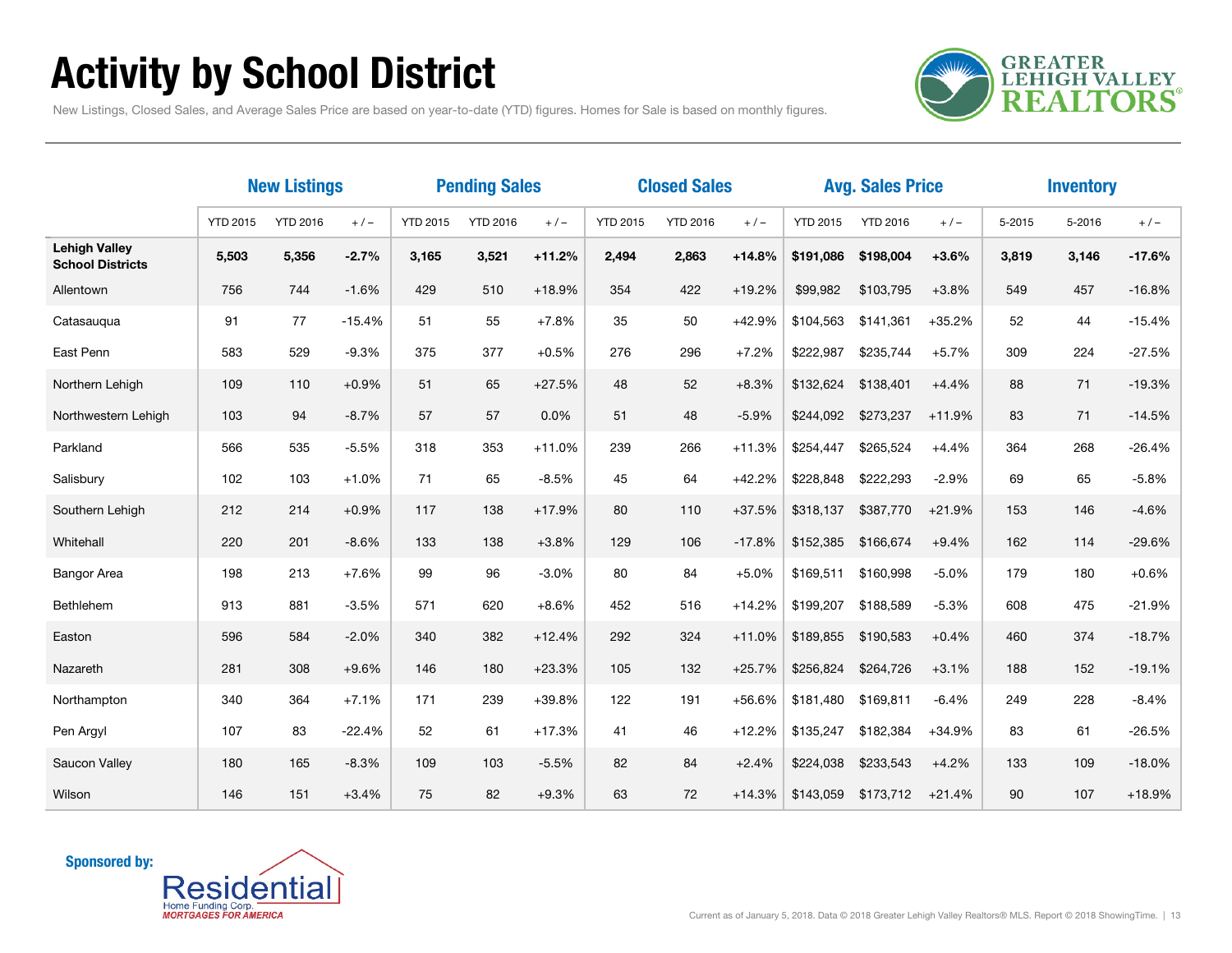# Lender-Mediated Activity



Metrics are based on year-to-date (YTD) figures. Lender-mediated properties are those marked as "Foreclosed," "REO," "Bank Owned," "Pre-Foreclosure" or "Short Sale." Residential activity only. The YTD data point represents all traditional and lender-mediated activity. Share is the market share of lender-mediated activity for each area.

|                                                 | <b>Closed Sales</b><br><b>Inventory</b> |                     |       |                 |                     | <b>Median Sales Price (YTD)</b> |             |          |                 | <b>Avg. Sales Price (YTD)</b> |             |          |                 |          |
|-------------------------------------------------|-----------------------------------------|---------------------|-------|-----------------|---------------------|---------------------------------|-------------|----------|-----------------|-------------------------------|-------------|----------|-----------------|----------|
|                                                 | 05-2016                                 | Lender-<br>Mediated | Share | <b>YTD 2016</b> | Lender-<br>Mediated | Share                           | Traditional | $+/-$    | Lender-Mediated | $+/-$                         | Traditional | $+/-$    | Lender-Mediated | $+/-$    |
| <b>Lehigh Valley</b><br><b>School Districts</b> | 3,146                                   | 399                 | 12.7% | 2,863           | 414                 | 14.5%                           | \$182,000   | $+4.3%$  | \$82,500        | $-6.6%$                       | \$182,000   | $-10.7%$ | \$106,632       | $-2.3%$  |
| Allentown                                       | 457                                     | 101                 | 22.1% | 422             | 111                 | 26.3%                           | \$112,000   | $-2.5%$  | \$64,900        | $+29.8%$                      | \$117,802   | $+2.5%$  | \$64,802        | $+9.1%$  |
| Catasauqua                                      | 44                                      | $\overline{7}$      | 15.9% | 50              | 16                  | 32.0%                           | \$133,450   | $+8.9%$  | \$110,000       | $+81.1%$                      | \$152,376   | $+38.5%$ | \$116,392       | $+35.1%$ |
| East Penn                                       | 224                                     | 26                  | 11.6% | 296             | 16                  | 5.4%                            | \$227,000   | $+11.8%$ | \$158,000       | $+3.3%$                       | \$239,738   | $+4.2%$  | \$165,841       | $+14.3%$ |
| Northern Lehigh                                 | 71                                      | 16                  | 22.5% | 52              | 17                  | 32.7%                           | \$155,000   | $+10.8%$ | \$70,369        | $+37.0%$                      | \$157,209   | $+6.5%$  | \$99,679        | $+31.6%$ |
| Northwestern Lehigh                             | 71                                      | $\overline{4}$      | 5.6%  | 48              | 6                   | 12.5%                           | \$282,500   | $+11.9%$ | \$110,000       | 0.0%                          | \$294,631   | $+9.1%$  | \$123,483       | $+0.6%$  |
| Parkland                                        | 268                                     | 18                  | 6.7%  | 266             | 24                  | 9.0%                            | \$257,550   | $+8.1%$  | \$119,200       | $-7.2%$                       | \$277,614   | $+6.8%$  | \$143,613       | $-13.4%$ |
| Salisbury                                       | 65                                      | $\overline{7}$      | 10.8% | 64              | $\overline{7}$      | 10.9%                           | \$214,000   | $+6.7%$  | \$111,703       | $-44.1%$                      | \$230,569   | $-1.4%$  | \$154,900       | $-17.6%$ |
| Southern Lehigh                                 | 146                                     | 12                  | 8.2%  | 110             | 5                   | 4.5%                            | \$296,128   | $+16.1%$ | \$140,000       | $-6.4%$                       | \$396,811   | $+18.9%$ | \$197,900       | $+28.3%$ |
| Whitehall                                       | 114                                     | 12                  | 10.5% | 106             | 16                  | 15.1%                           | \$165,700   | $+10.5%$ | \$119,500       | $-7.0%$                       | \$174,354   | $+13.0%$ | \$123,475       | $-9.6%$  |
| <b>Bangor Area</b>                              | 180                                     | 18                  | 10.0% | 84              | 13                  | 15.5%                           | \$145,000   | $+9.8%$  | \$45,000        | $-62.3%$                      | \$176,006   | $+1.9%$  | \$79,032        | $-28.0%$ |
| Bethlehem                                       | 475                                     | 56                  | 11.8% | 516             | 65                  | 12.6%                           | \$168,000   | 0.0%     | \$94,500        | $-8.3%$                       | \$199,022   | $-4.8%$  | \$116,199       | $-1.4%$  |
| Easton                                          | 374                                     | 42                  | 11.2% | 324             | 52                  | 16.0%                           | \$180,000   | $-2.7%$  | \$110,001       | $-8.9%$                       | \$204,116   | $+1.7%$  | \$120,055       | $-2.6%$  |
| Nazareth                                        | 152                                     | 9                   | 5.9%  | 132             | 8                   | 6.1%                            | \$245,000   | $+3.4%$  | \$110,000       | $-39.0%$                      | \$270,353   | $+2.7%$  | \$177,513       | $-14.4%$ |
| Northampton                                     | 228                                     | 39                  | 17.1% | 191             | 29                  | 15.2%                           | \$177,500   | $-1.3%$  | \$80,000        | $-38.7%$                      | \$181,707   | $-4.0%$  | \$103,357       | $-24.3%$ |
| Pen Argyl                                       | 61                                      | 5                   | 8.2%  | 46              | $\overline{c}$      | 4.3%                            | \$165,000   | $+10.4%$ | \$66,550        | $+30.5%$                      | \$187,772   | $+27.8%$ | \$66,550        | $+29.9%$ |
| Saucon Valley                                   | 109                                     | 13                  | 11.9% | 84              | 6                   | 7.1%                            | \$194,485   | $+9.3%$  | \$172,001       | +43.9%                        | \$237,328   | $+0.2%$  | \$184,334       | $+40.5%$ |
| Wilson                                          | 107                                     | 14                  | 13.1% | 72              | 21                  | 29.2%                           | \$170,000   | $+38.8%$ | \$73,000        | $+2.8%$                       | \$205,329   | $+35.1%$ | \$96,927        | $+16.5%$ |